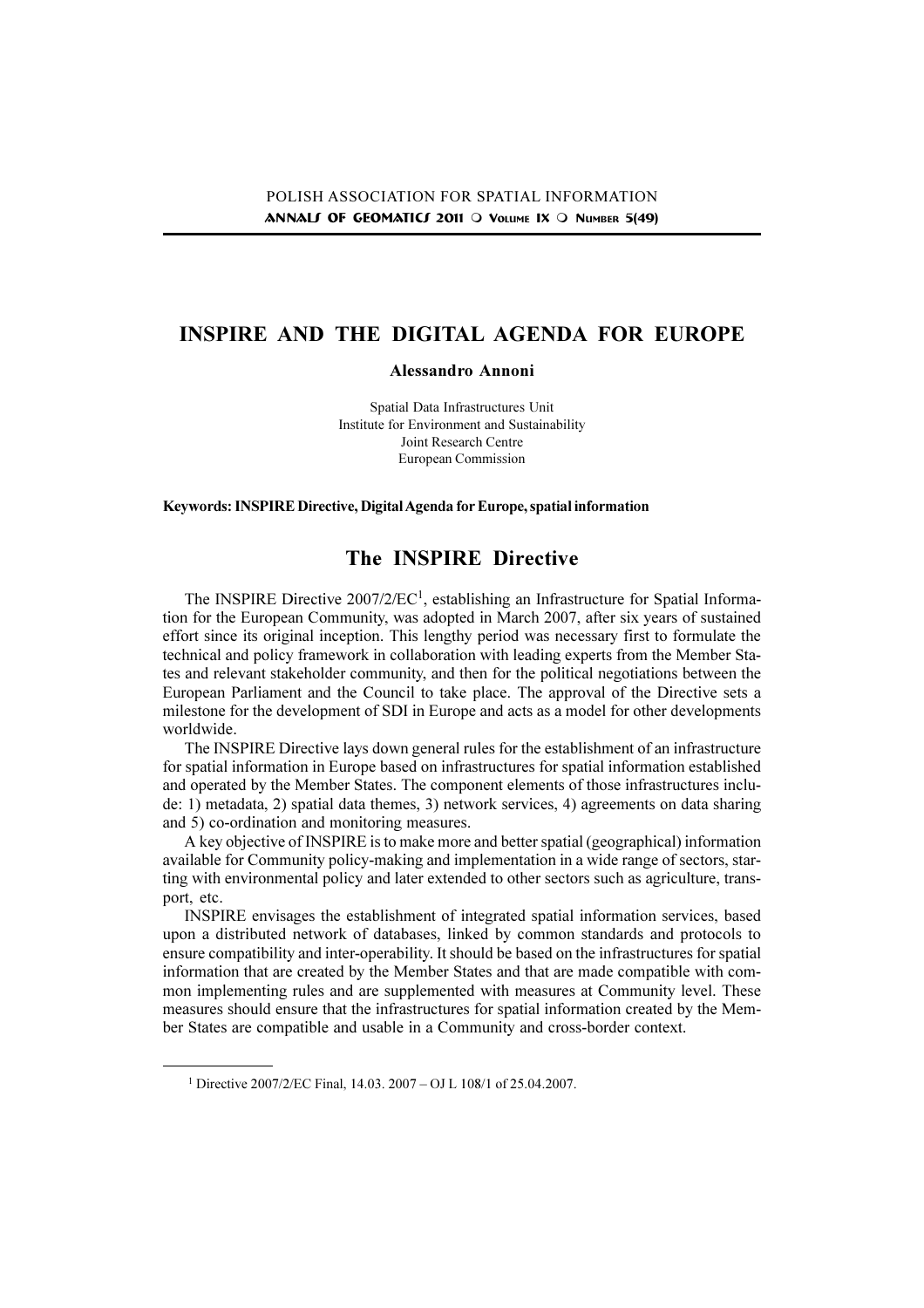INSPIRE applies to spatial data held by or on behalf of public authorities and to the use of spatial data by public authorities in the performance of their public tasks. Since the wide diversity of formats and structures in which spatial data are organised and accessed in the Community hampers the efficient formulation, implementation, monitoring and evaluation of Community legislation that directly or indirectly affect the environment, implementing measures are defined in order to ensure interoperability of across the Member States.

The Directive requires Member States to set-up network services that should make it possible to discover, transform, view and download spatial data and to invoke spatial data and e-commerce services. These services should work in accordance with commonly agreed specifications and minimum performance criteria in order to ensure the interoperability of the infrastructures established by the Member States.

Many national and regional SDIs across Europe have already started aligning themselves to the Directive, and the current challenge is to complete the development of all technical specifications that will ensure the interoperability of all National infrastructures across 27 countries and 23 official languages.

# Europe 2020 strategy

The Europe 2020 strategy, as set out in the Communication from the Commission entitled Europe 2020: A strategy for smart, sustainable and inclusive growth<sup>2</sup>, sets out a vision of Europe's social market economy for the 21st century enjoying the full economic and social benefits of a digital society.

One of the flagship initiatives of the Europe 2020 strategy, set out in the Communication from the Commission entitled A Digital Agenda for Europe<sup>3</sup>, gives a prominent role to improved standard setting in the field of information and communication technologies (ICT) to ensure interoperability between ICT applications, services and products with a view to reducing fragmentation of the digital single market while at the same time promoting innovation and competition.

Another flagship initiative of the Europe 2020 strategy, set out in the Communication from the Commission entitled An Integrated Industrial Policy for the Globalisation Era – Putting Competitiveness and Sustainability at Centre Stage<sup>4</sup>, calls on Europe to develop a standards system that meets the expectations of both market players and European public authorities while also promoting European influence beyond the single market in the globalised economy.

Finally the Communication from the Commission entitled A strategic vision for European standards: Moving forward to enhance and accelerate the sustainable growth of the European economy by  $2020^5$ , states that in 2011, the Commission will create and chair a dedicated multi-stakeholder platform to advise it on matters relating to the implementation of ICT standardisation policy, including the work programme for ICT standardisation, priority-setting in support of legislation and policies and identification of specifications developed by global ICT standards development organisations.

<sup>2</sup> COM(2010) 2020 final, 3.3.2010

<sup>3</sup> COM(2010) 245 final, 19.5.2010

<sup>4</sup> COM(2010) 614 final, 28.10.2010

<sup>5</sup> COM(2011) 311 final, 1.6.2011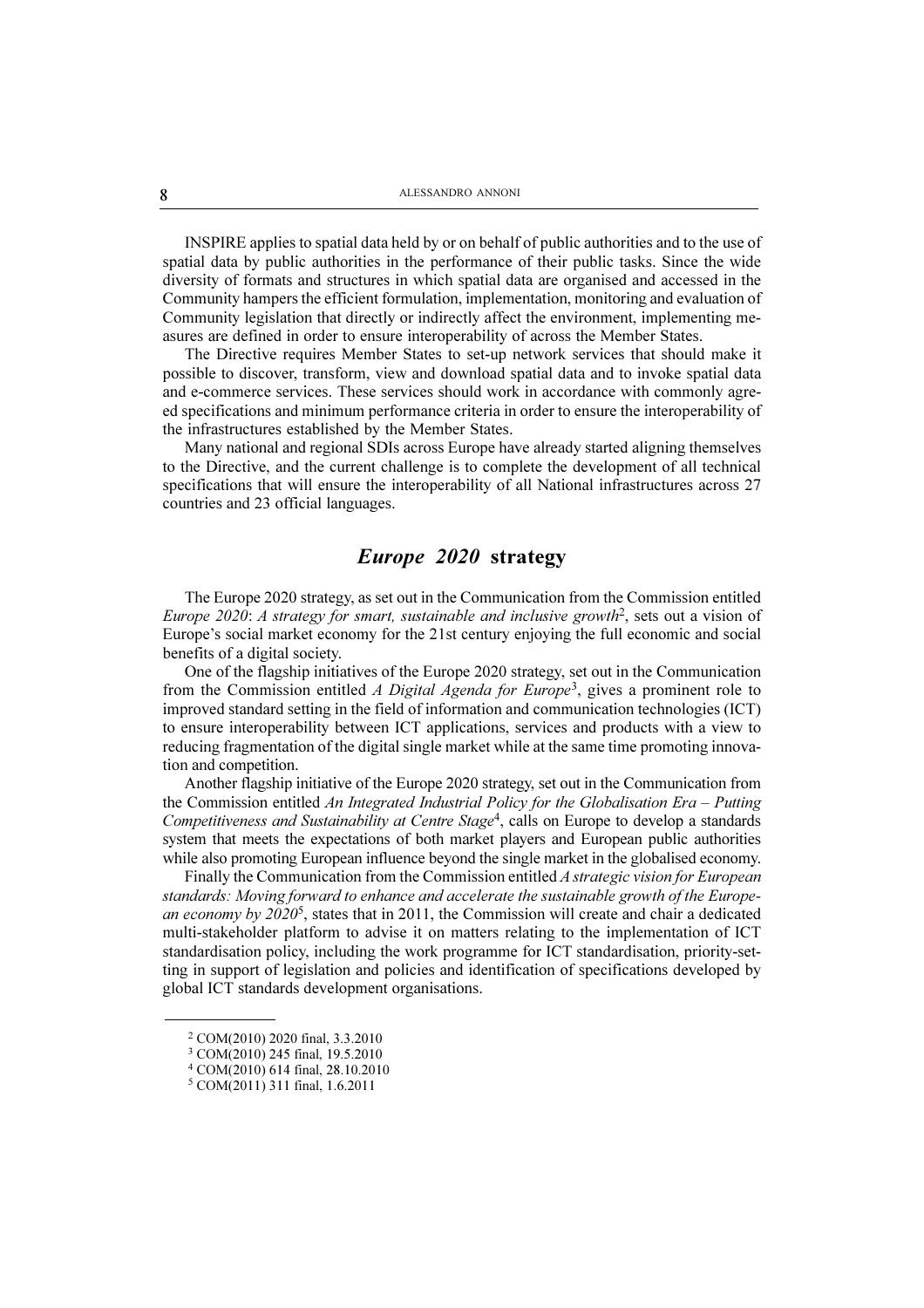# Digital Agenda for Europe

The overall aim of the Digital Agenda is to deliver sustainable economic and social benefits from a digital single market based on fast and ultra fast internet and interoperable applications.

Implementing the DAE would contribute significantly to the EU's economic growth and spread the benefits of the digital era to all sections of society. The DAE has been set out to define the key enabling role that the use of Information and Communication Technologies (ICT) will have to play if Europe wants to succeed in its ambitions for 2020. Its objective is to maximise the social and economic potential of ICT, most notably the internet, a vital medium of economic and societal activity. Successful delivery of this Agenda will spur innovation, economic growth and improvements in daily life

for both citizens and businesses.

The Agenda frames its key actions around the need to systematically tackle seven problem areas (Figure):

- 1. creating a Digital Single Market,
- 2. improving the framework conditions for interoperability between ICT products and services,
- 3. boosting internet trust and security,
- 4. guaranteeing the provision of much faster internet access,
- 5. encouraging investment in research and development,
- 6. enhancing digital literacy, skills and inclusion,
- 7. applying ICT to address social challenges such as climate change, rising healthcare costs and the ageing population.



#### Digital Single Market

It is time for a new Single Market to deliver the benefits of the digital era.

Europe is still a patchwork of national online markets, and Europeans are prevented from enjoying the benefits of a digital Single Market. Commercial and cultural content and services need to flow across borders; this should be achieved by eliminating regulatory barriers and facilitating electronic payments and invoicing, dispute resolution and customer trust. More can and must be done under the current regulatory framework to put in place a Single Market in the telecoms sector.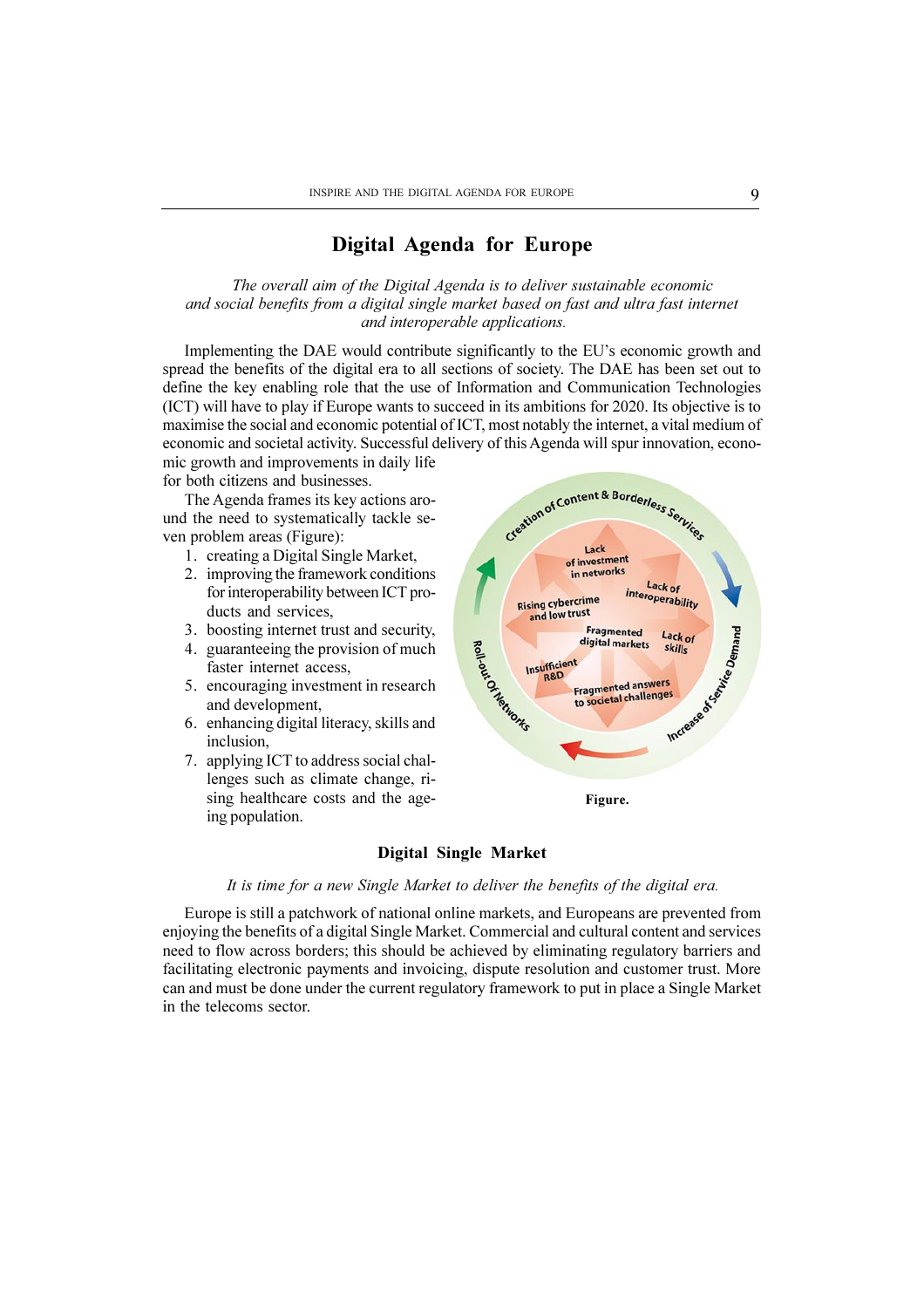#### Interoperability and standards

We need effective interoperability between IT products and services to build a truly digital society.

The internet is the best example of the power of technical interoperability. Its open architecture has brought interoperable devices and applications to billions around the world. But to reap the full benefits of ICT deployment in Europe, it is essential to enhance the interoperability between devices, applications, data repositories, services and networks. The framework conditions for interoperability can be improved in various ways. One important means to that end is to ensure that good ICT standards are available and used, notably in public procurement and legislation.

## Trust and security

## Europeans will not embrace technology they do not trust  $-$  the digital age is neither ..big brother" nor ..cyber wild west".

Europeans will not engage in ever more sophisticated online activities unless they feel that they, and their children, can fully rely upon their networks. It is essential to address the rise of "cybercrime". In parallel, the multiplication of databases and new technologies raise new challenges. The right to privacy and to the protection of personal data are fundamental rights in the EU which must be effectively enforced online and offline.

## Fast and ultra fast internet access

# We need very fast internet for the economy to grow strongly and to create jobs and prosperity, and to ensure citizens can access the content and services they want.

Europe needs widely available and competitively-priced fast and ultra fast internet access. The EU aims to bring basic broadband to all Europeans by 2013 and to ensure that, by 2020, (i) all Europeans have access to much higher internet speeds of above 30 Mbps and (ii) 50% or more of European households subscribe to internet access above 100 Mbps.

#### Research and innovation

#### Europe must invest more in R&D and ensure our best ideas reach the market.

Given that ICT contributes to the total value-added in European industrial strengths such as automobile (25%), consumer appliances (41%) or health and medical (33%), the lack of investment in ICT R&D threatens the entire EU manufacturing and service sectors. Market fragmentation and widely dispersed research funding limit the growth and development of ICT innovative businesses and Europe is slow in the uptake of ICT-based innovations. While social changes like an ageing population or environmental crisis are major drivers of innovation, Europe makes little use of procurement of innovation and R&D to improve quality and performance of its public services.

### Digital skills, literacy and e-inclusion

The digital era should be about empowerment and emancipation; background or skills should not be a barrier to accessing this potential.

# ICT-enabled benefits for society

Smart use of technology and exploitation of information will help us to address the challenges facing society like climate change and the ageing population.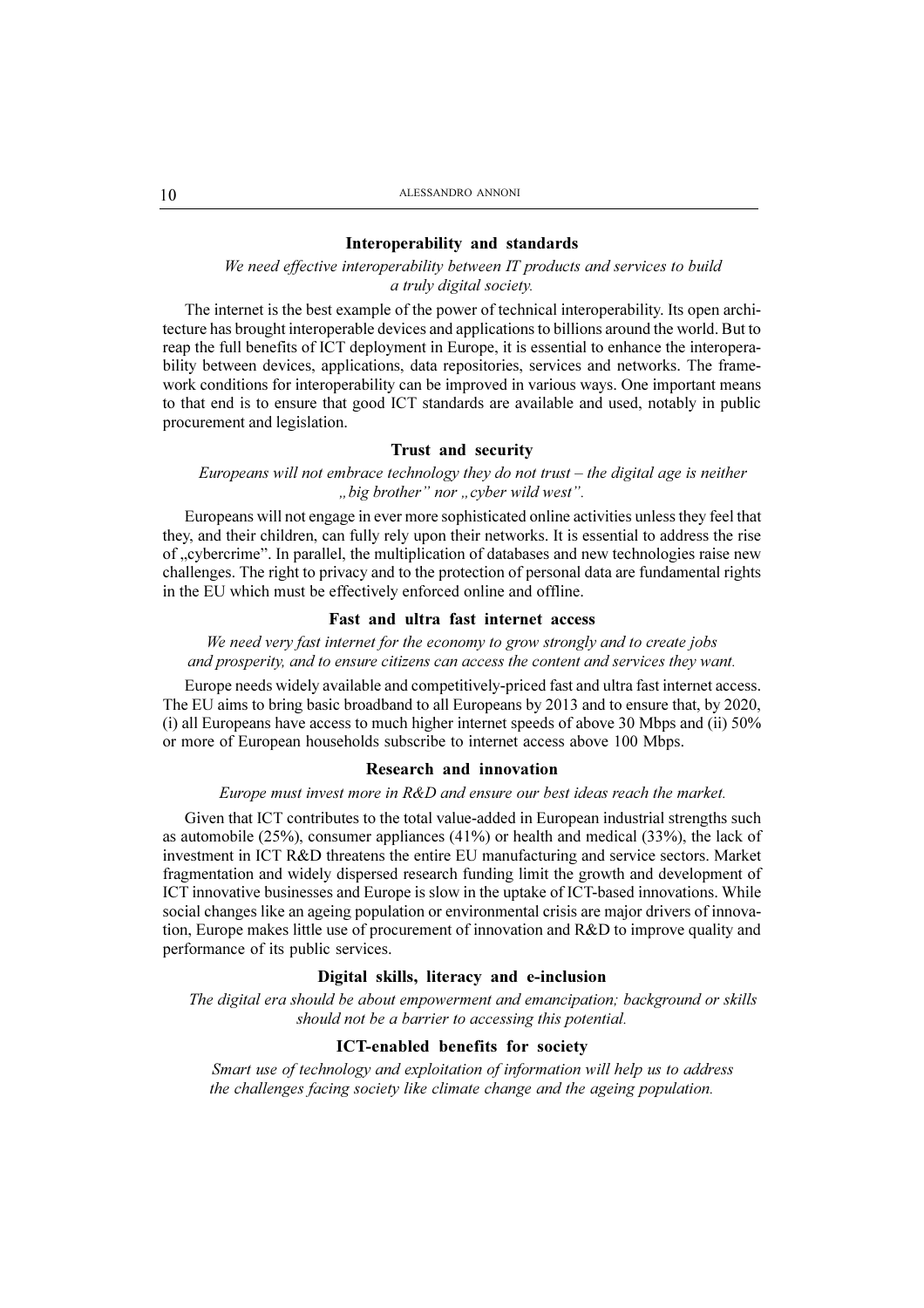Using and applying ICTs is critical to help Europe face future challenges such as supporting an ageing society, climate change, reducing energy consumption, improving transportation efficiency and mobility, empowering patients and ensuring the inclusion of persons with disabilities.

# INSPIRE and the Digital Agenda: relevant actions

The DAE identifies a raft of measures (101 Actions) that will be put into place or proposed over the next 2-3 years, leading to follow-up actions up to 2015. The DAE will then evolve and develop over the next 10 years, as a flagship of the Europe 2020 Strategy to reach the 2020 targets.

This chapter takes into consideration some of the Actions (grouped by the respective pillar) that seem relevant for INSPIRE.

### Pillar I: Digital Single Market

#### DAE Action 3: Open up public data resources for re-use

By 2012, review the Directive on Re-Use of Public Sector Information, notably its scope and principles on charging for access and use.

Public authorities produce large amounts of data that are relevant for new, innovative cross-border applications and services (e.g. weather forecasts, insurance services,..). PSI is the single largest source of information in Europe; its estimated market value is  $\epsilon$ 27 billion. Re-used, this public data could generate new businesses and jobs and give consumers more choice and more value for money. Often the use of this information is restricted to governments or public bodies. Governments could stimulate content markets by making public sector information more widely available for re-use on transparent and effective terms. The PSI Directive was adopted in 2003 laying down basic principles of availability, transparency and cost limits to ensure a level playing field for commercial re-users of public sector information. In preparation for a review, the Commission held a public consultation and the next step will be to drawn up an impact assessment of the various options and, if appropriate, propose a revision of the Directive.

#### Relevance for INSPIRE

The INSPIRE Community should contribute in 2012 to the review of the PSI Directive which as will need to take into account the principles of the Shared Environmental Information System (SEIS) as it has a major impact on access and re-use of data and information for developing environment relevant information services. Meanwhile in 2014-15 the INSPIRE Community should contribute to review of INSPIRE DIrective including coherence with the possibly reviewed PSI Directive and Public Access to Environmental Information Directive.

#### Pillar II: Interoperability and Standards

### DAE Action 21: Propose legislation on ICT interoperability

As part of the review of EU standardisation policy, propose legal measures on ICT interoperability to reform the rules on implementation of ICT standards in Europe.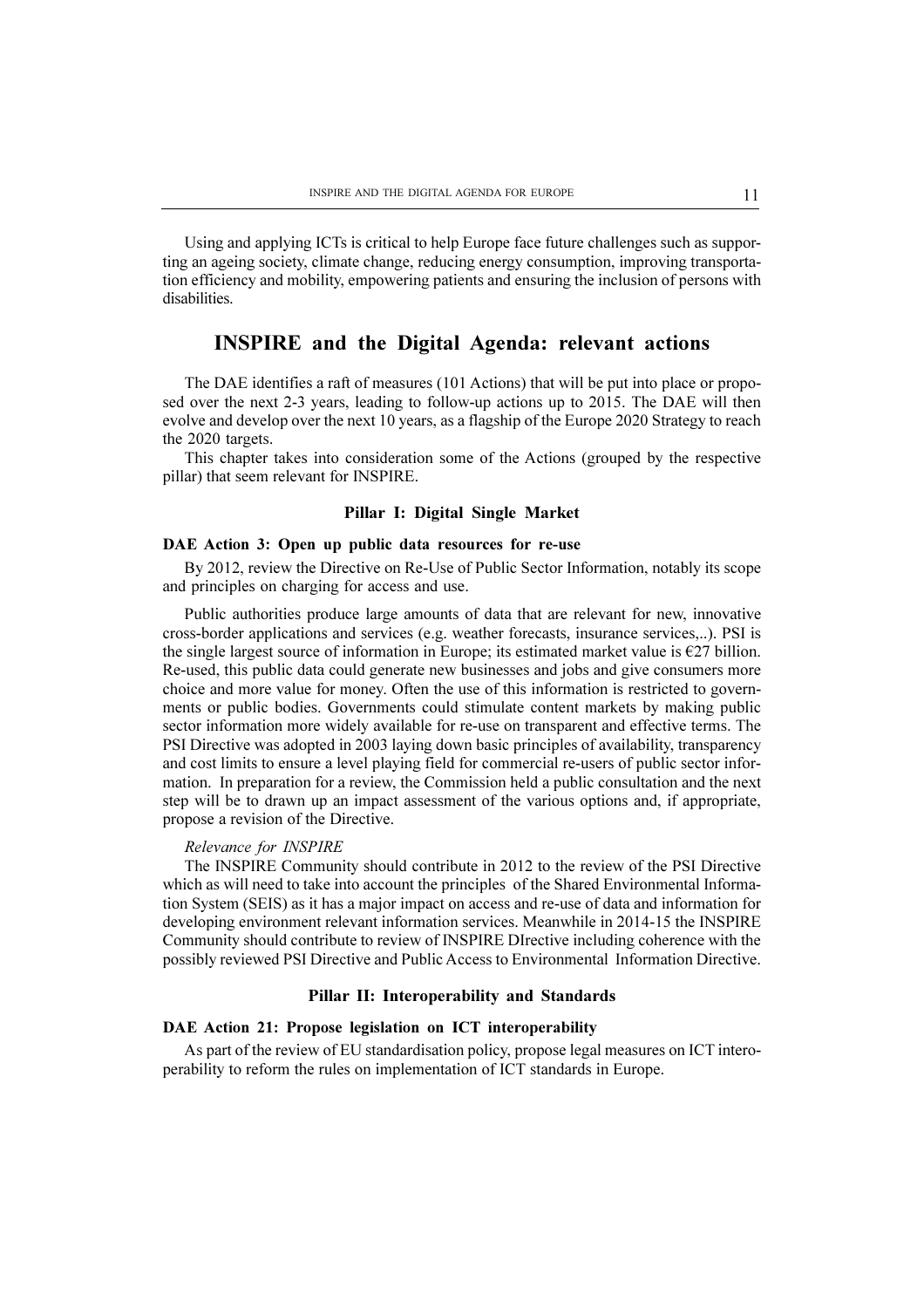Digital devices, applications and services should interact seamlessly anywhere, anytime. However, this is far from being the case in Europe. The fragmentation of the potential market for EU-produced technologies and services hampers growth in Europe's ICT sector. Better Europe-wide standards would enhance interoperability and ensure that digital applications and devices work across borders. Current standards issued by international organisations cannot be considered as European Standards according to the current legislation. These problems are addressed in the reform of the EU standardization framework, which is essential to keep pace with fast-moving international technology markets.

#### Action 22: Promote standard-setting rules

Promote appropriate rules for essential intellectual property rights and licensing conditions in standard-setting, in particular through guidelines by 2011.

The new technical standards are adopted without the consideration of the relative costs of the different technical alternatives. The implementation costs of technologies proposed as standards are frequently ignored. This can lead businesses into serious financial difficulties when relying on agreed standards where the costs of implementation are not clear. When adopting standards, different standardisation bodies currently adopt different approaches to the licensing. The Commission will work towards harmonising these divergent practices and will formulate minimum rules to be followed for a standard to be recognised across the EU.

#### Action 23: Provide guidance on ICT standardisation and public procurement

Issue a Communication in 2011 to provide guidance on the link between ICT standardisation and public procurement to help public authorities use standards.

Public authorities should make the best use of available standards when commissioning hardware, software and IT services from external suppliers. Yet, the practices of public authorities across the EU vary greatly when it comes to writing tender specifications for public procurement. In some cases, public authorities find themselves unintentionally locked into particular IT solutions for decades, simply because they failed to draft sufficiently flexible tender specifications allowing for open choices in technological evolution. The Commission will draw up detailed guidelines on how to make best use of ICT standards in tender specifications. For instance, public authorities should select standards which can be implemented by all interested suppliers, allowing for more competition and reducing the risk of lock-in. In 2012 The Commision will adopt a Communication on standardisation and public procurement and will make sure that the guidelines are practically applicable by all public procurers of ICT goods and services.

#### Action 24: Adopt a European Interoperability Strategy and Framework

Promote interoperability by adopting in 2010 a European Interoperability Strategy and European Interoperability Framework.

Europe does not yet reap the maximum benefits from interoperability. Weaknesses in standard-setting, public procurement and coordination between European public authorities prevent digital services and devices working across borders as well as they should. When establishing National Public Services, there is a risk that different Member States opt for solutions which are incompatible with one another. New electronic barriers, so-called "e-barriers", emerge – impeding the proper functioning of the internal market. Member Sta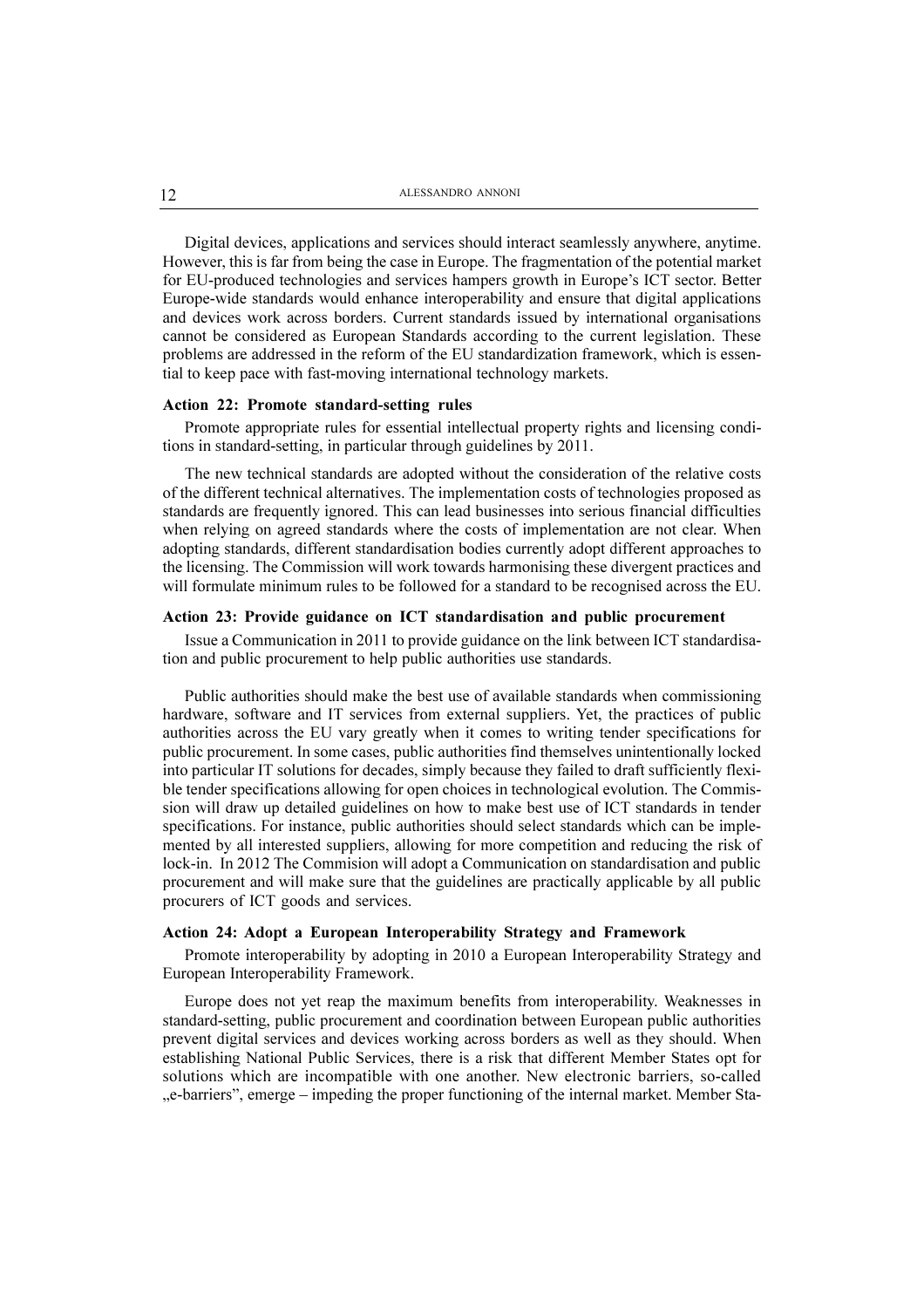tes and the Commission should do more to pre-empt the emergence of these new e-barriers and the resulting market fragmentation by getting greater interoperability of public IT systems throughout the EU. To promote interoperability between public administrations, the Commission has adopted the European Interoperability Strategy and the European Interoperability Framework.

#### Relevance for INSPIRE

INSPIRE is a major milestone for promoting data sharing and data interoperability across Europe.

As recognized in the recent Communication from the Commission entitled Towards inte*roperability for European public services*<sup> $6$ </sup> action on interoperability is essential to maximise the social and economic potential of information and communication technologies (ICT). This Communication introduced the European Interoperability Strategy (EIS) and the European Interoperability Framework (EIF) for European public services to promote interoperability among public administrations. Two approaches have been proposed:

- $\circ$  Top-down (or global) approach: 1) The political context and its evolution are taken into account EU 2020 DAE, 2) Development of various frameworks such as EIS and EIF, architecture guidelines and other methods and guidelines, 3) Assessment of the ICT implications of new EU legislation proposed.
- **O** Bottom-up (or sectoral) approach: 1) Working via sectoral projects on relevant specific topics providing an opportunity to tackle real interoperability challenges, 2) when developing new services and tools in a specific sector, the potential for reusing such solutions in other sectors should be kept in mind.

This Communication recognizes that ... EU initiatives in many sectors have also stressed the importance of interoperability.

Regarding the environment, the INSPIRE Directive 2007/2/EC establishes an infrastructure for spatial information in Europe for the purposes of EU environmental policies and policies or activities which may have an impact on the environment. To ensure that the spatial data and services are accessible in the Community and cross border context in an interoperable way, the Directive requires that technical implementing rules are adopted for the elements necessary for the interoperability of the infrastructure: metadata<sup>7</sup>, interoperability of spatial data and services<sup>8</sup>, network se $rvices<sup>9</sup>$ , data and service sharing<sup>10</sup> and monitoring and reporting<sup>11</sup> and National Infrastructures are adapted accordingly.

The INSPIRE legal acts and their associated guidelines foster interoperability of the Member States INSPIRE network services and as well the interoperability of spatial data sets and services. According to Article 20 of the INSPIRE Directive

The implementing rules referred to in this Directive shall take due account of standards adopted by European standardisation bodies in accordance with the procedure laid down in Directive 98/34/EC, as well as international standards.

<sup>6</sup> COM(2010) 744 final, 16.12.2010

<sup>7</sup> Regulation (EC) No 1205/2008, 4.12.2008

<sup>8</sup> Commission Regulation (EU) No 1089/2010, 23.11 2010

<sup>9</sup> Regulation (EC) No 976/2009, 20.10.2009

<sup>10</sup> Regulation (EU) No 268/2010, 30.3.2010

<sup>&</sup>lt;sup>11</sup> Decision No 2009/442/EC, 11.6.2009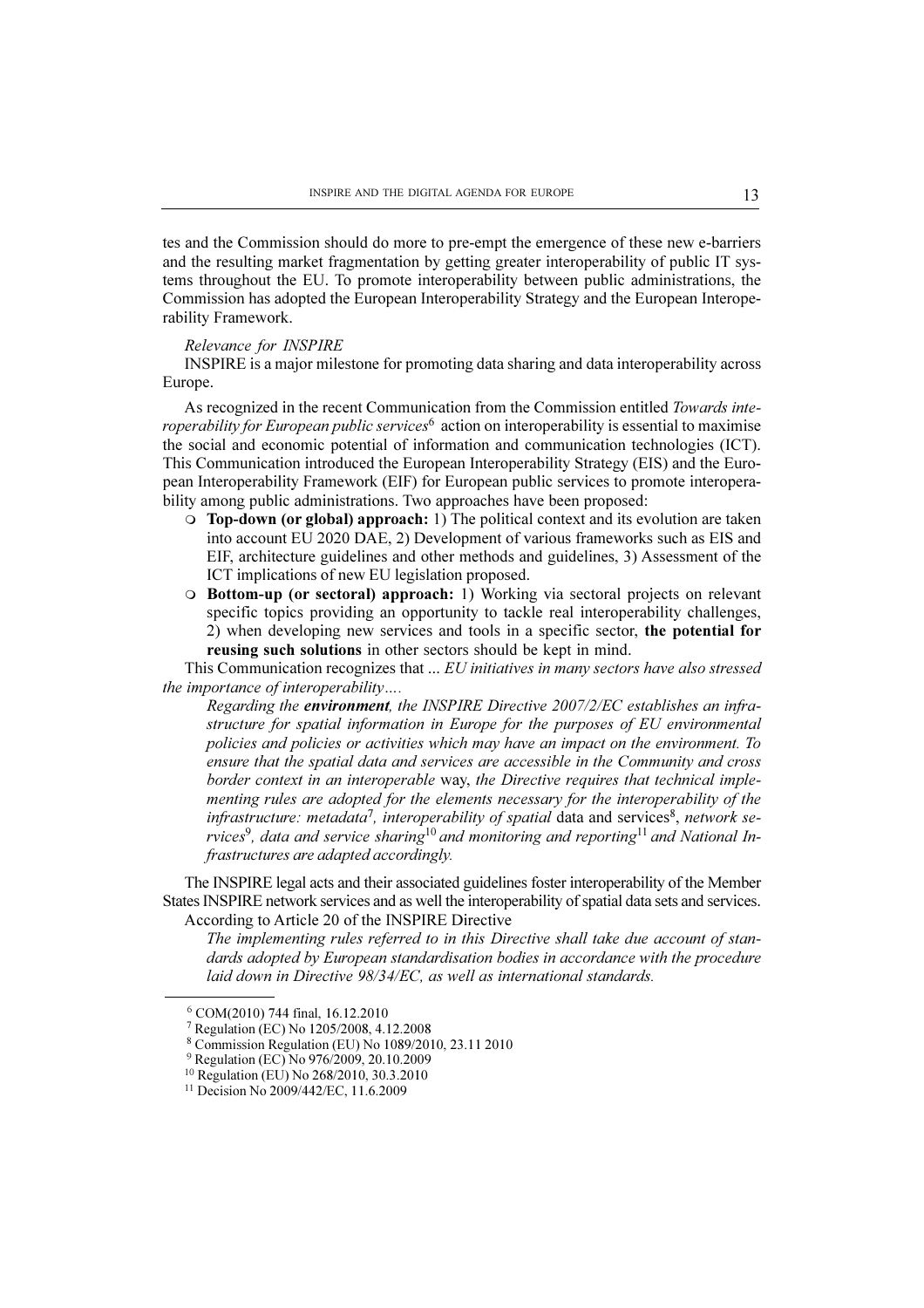As foreseen in the Communication by developing technical standards for INSPIRE and tackling real interoperability challenges the INSPIRE Community will develop new services and tools that could be reused in other sectors dealing with location and geo-information services (not only for environment).

For these reasons it is crucial to ensure that new standards to be developed within the DAE must take into account all INSPIRE specifications and guidelines. Meanwhile the IN-SPIRE architecture could be revised if new more powerful standards will be adopted by the market. Ideally we should make efforts to promote the adoption of INSPIRE specifications as international standards for location services.

INSPIRE work should also contribute to the content of the guidelines for public procurement for geospatial components of e-government systems, which should be finalized in 2012.

# Pillar VII: ICT for Social Challenges

### Action 84: Support seamless cross-border eGovernment services in the single market

The European Commission will support seamless cross-border eGovernment services in the single market through the Competitiveness and Innovation Programme (CIP) and Interoperability Solutions for European Public Administrations (ISA) Programme.

eGovernment can support the further construction of the internal market by facilitating entrepreneurs to set up and run a business anywhere in Europe independently of their original location, and allowing citizens to study, work, reside and retire anywhere in the European Union through the delivery of seamless, interoperable and sustainable cross-border services. The Commission supports the piloting of cross-border eGovernment services through the ICT Policy Support Programme under the CIP, in particular via Large Scale Pilots. The Interoperability Solutions for European Public Administrations (ISA) programme is an important instrument that could analyse and suggest ways to ensure the sustainability of common services and generic tools developed and demonstrated in the Large Scale Pilots. The Commission will adopt the eGovernment Action Plan 2011-2015, calling also on cross-border services.

#### Action 85: Review the Public access to Environmental Information Directive

To review by 2011 the Public access to Environmental Information Directive (Directive 2003/4/EC on public access to environmental information).

eEnvironment services, as a category of eGovernment services, are either still underdeveloped, or fragmented along national borders. Community law in this area should be reviewed and modernised. eGovernment services offer a cost-effective route to better services for every citizen and business and participatory, open and transparent government. eGovernment services can reduce costs and save time for public administrations, citizens and businesses. They can also help mitigate the risks of climate change, natural and man-made hazards by including the sharing of environmental data and environment-related information. The Commission will analyse the national reports on application of the Directive on public access to environmental information and, if necessary, will present proposals for its amendment. Otherwise, the Commission will continue to gather information necessary for possible amendments in the future.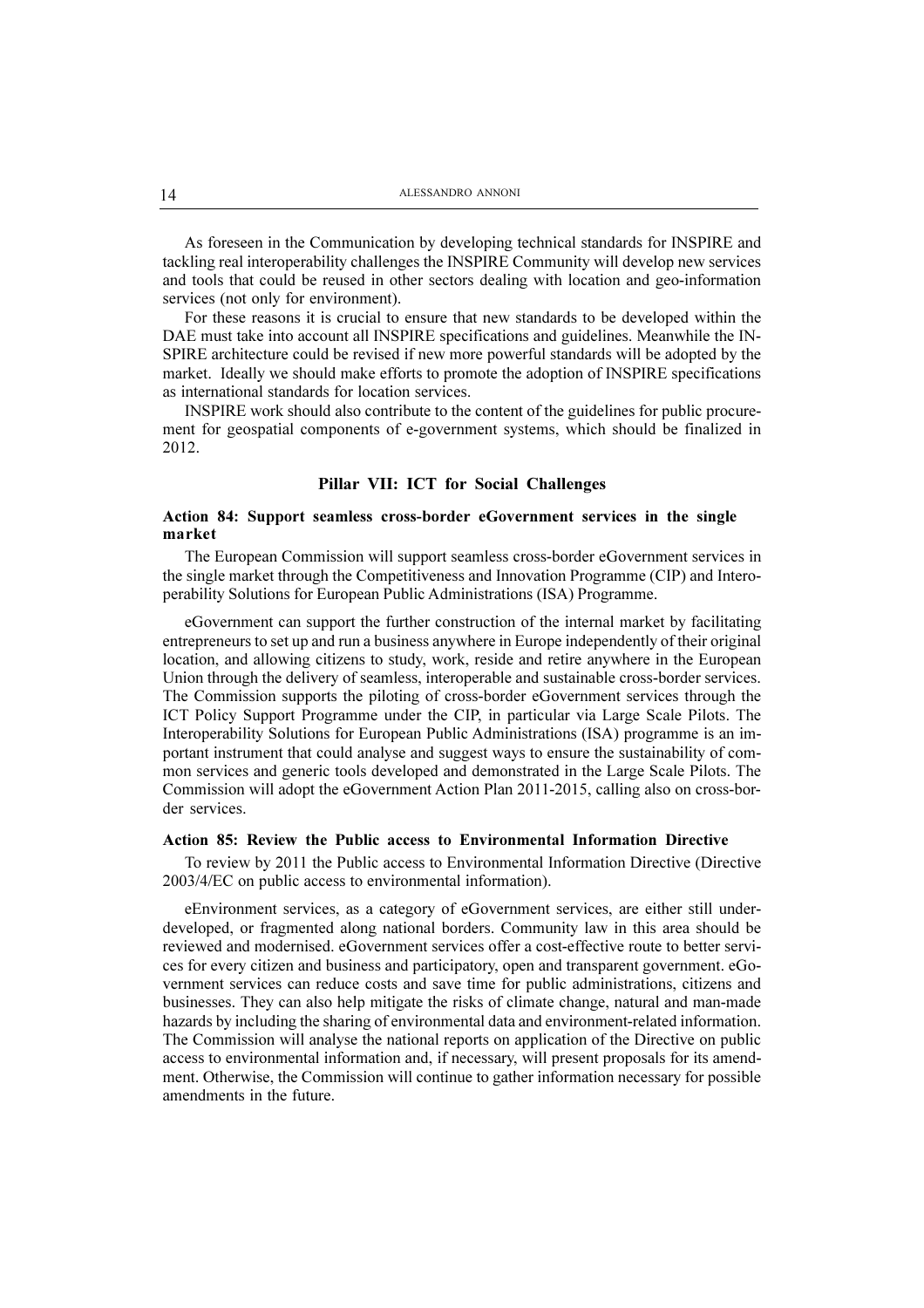#### Action 86: Implement cross-border eEnvironment services

Implement eEnvironment information services, including monitoring, notably through advanced sensor networks.

With continuous advances in Information and communication technologies making ICT solutions more cost-efficient, the opportunities to use them in support of achieving EU environmental policy objectives become increasingly evident. Throughout the  $6<sup>th</sup>$  Environmental Action Programme 2002-2012, the Commission has been committed to strengthening the evidence base for policy making, increasingly emphasising the importance of implementation and impact assessment. With this and several other aims in mind, an EU Shared Environmental Information System (SEIS) is being developed to deliver on three main streams of action: The streamlining of legal requirements; building the data and information infrastructure; and constructing the monitoring infrastructures (including sensors) and protocols. By the end of 2011 a SEIS Implementation Plan will outline the priorities and improved co-ordination and planning of mutually supportive activities. By the end of 2016 eGovernement  $\ell$  eEnvironment' services will be available and interoperable across administrative and jurisdictional boundaries and by 2020 the quality and availability of data will be sufficient to support EU policy objectives related to the environment achieved at pan-European level.

#### Relevance for INSPIRE

In 2011 we started the operations of the INSPIRE geo-portal providing interoperable access to the Member States spatial data sets and services in compliance with article 15 (1) of the INSPIRE Directive 2007/2/EC.

INSPIRE is asking Member States to set-up interoperable eGovernment services (for the environment) and by promoting the use of common standards is facilitating cross-border applications. Some Member States already envisaged the integration of INSPIRE services as key element of eGovernment (e.g. Digital Norway). In this case adopted standards should be common to ensure interoperable full interoperability of public services.

By contributing to INSPIRE services development the DAE will accelerate and facilitate the implementation of INSPIRE.

The review of the 2003/4/EC Public Access to Environmental Information Directive in 2013 could complement INSPIRE provisions with a focus on information services, including non spatial data and documents

# Conclusions

The INSPIRE Directive has been designed to facilitate access and promote interoperability of spatial data and services that are relevant for environmental policies and policies that affect the environment.

It is by definition a multipurpose infrastructure because most of the its data themes are relevant for other policies such as Agriculture, Transport, Spatial Planning.

Building and sustaining INSPIRE is not an easy task and requires a combination of technical, financial, human, political resources and a cultural attitude to address the additional levels of European complexity. In fact the richness and diversity of Europe make this task all the more challenging, and the only way forward is to involve as much as possible all the